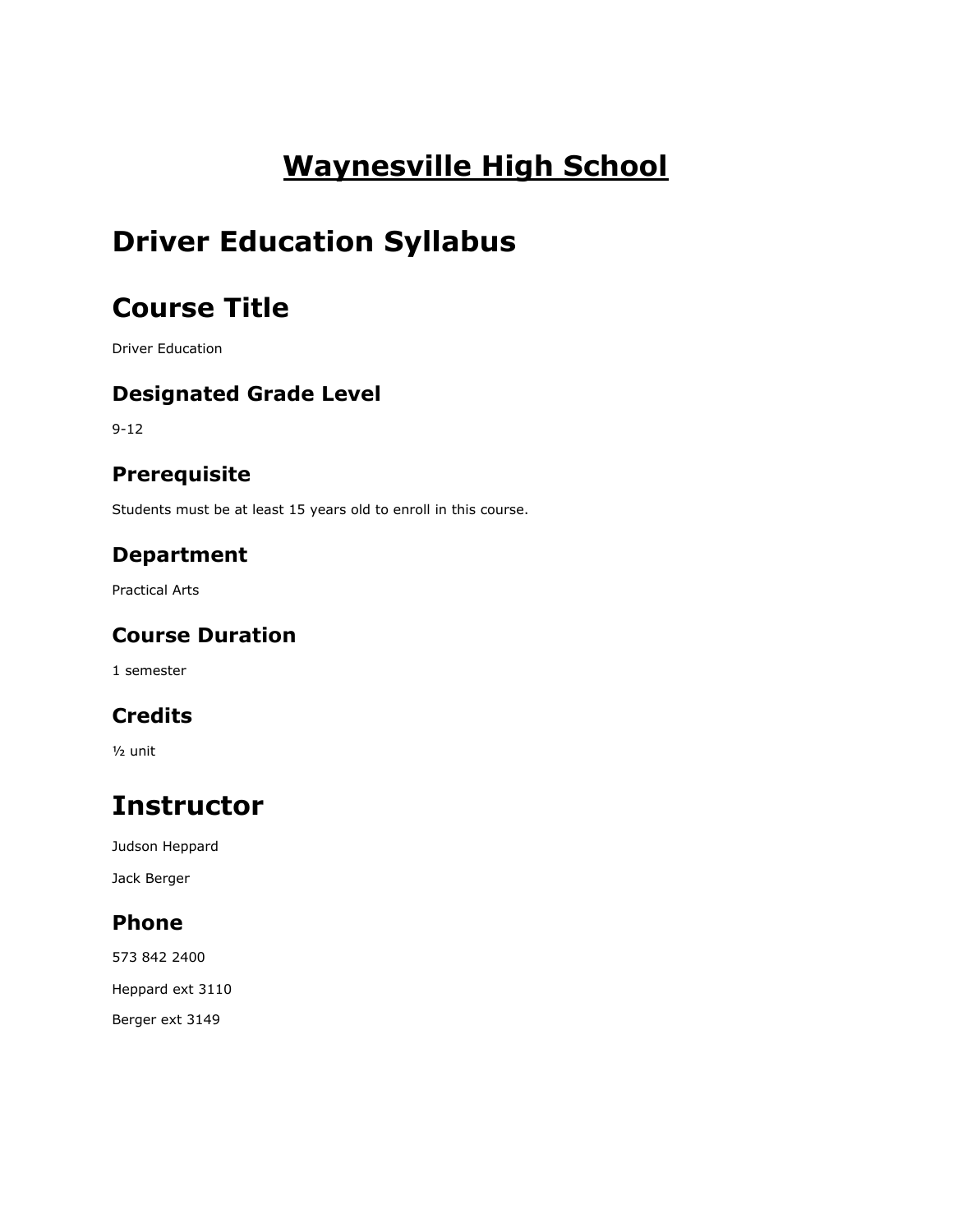## **Email**

jheppard@waynesville.k12.mo.us

mberger@waynesville.k12.mo.us

### **Conference**

7th Hour

\*Fall After school driving contact Mr. Berger

\*Spring After school driving contact Coach Heppard

# **Course Information**

## **Required Books and Class Materials**

Textbook - Missouri Drivers Guide & Pearson Drive Right Book

## **Student Supply Requirements**

- Pencil or Pen
- Paper
- Proper Shoes for driving (see below for explanation)
- Sunglasses (Optional)
- *Approved Masks*  will be worn at all times in the hallways, restrooms, and in any classrooms where social distancing cannot take place. If a student/staff are less than six feet apart a mask must be worn. All masks must be on the approved mask list.

## **Course Description**

Each student will receive 60 hours of classroom instruction, 12 hours on the driving simulators, 15 hours in-car observation and 3 hours of actual behind the wheel driving. Driving will start in the parking lot and based on the skills of the driver will progress to neighborhood driving, rural highway, divided highway and for a few students, even Interstate driving.

## **Grading Policy**

Per WHS and district policy, each semester grade will be divided into two categories, each with a specific weight. The categories will be broken down as follows:

- 1. Assessments (60% total)
	- 1. 4 Unit Exams
	- 2. Final Exam
- 1. Practice work (40% total)
	- 1. Classroom work will consist of: Missouri Drivers Guide, Pearson Drive Right Book, Drivers Guide Project, Personal Vehicle Project, IIHS Project, Alternative Fuels Project and Simulators.
	- 2. Drivers Guide Project Students will be grouped and present a chapter of the Missouri Drivers Guide.